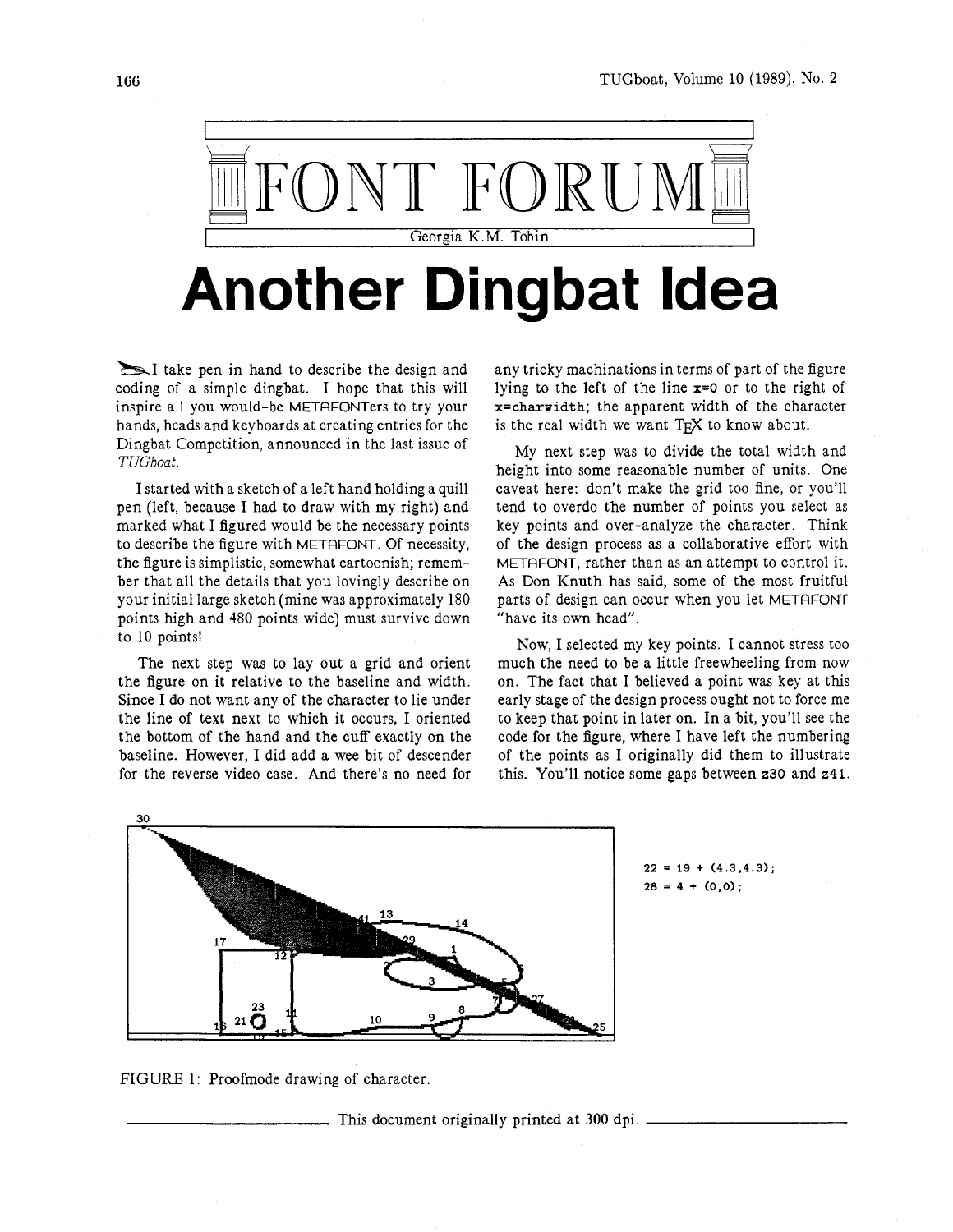My original sketch involved a much fancier feather on the quill, which just didn't work at a design size of 10 points. I opted for a plainer feather, and removed a number of points. Figure 1 shows a proof mode of the characters as finally produced, with the numbering of the points as shown in the code.

I was now ready to start writing stuff that resembles METAFONT code; and this is it:

% **define points for hand xi=10.75/16w; y1=3/8h; x2=8.5/16w; y2=2.35/8h; x3=x9=10/16w; y3=1.75/8h; y9=0.35/8h; x4=11.75/16w; y4=2/8h; x5=12.65/16~; y5=2/8h; x6=12.95/16w; y6=2.25/8h; x7=12.125/16w; y7=1/8h; x8=11/16w; y8=0.65/8h; x10=8.125/16~; yi0=0.25/8h; x20=9.25/16w; y20=2.95/8h; x13=8.5/16w; y13=4.35/8h; x14=11/16w; y14=4/8h;**  % **two points on the wrist that touch**  % **the cuff, and the cuff xIi=x12=~15=~18=5.35/16~; yll=0.5/8h; y12=3/8h; yi5=0; yi8=3.25/8h; x16=x17=3/16w; y16=yi5; y17=y18;**  % **define the button xl9=x23=good.x 4.25/16w; yl9=good.y 0.25/8h; y23=yi9+0.5/8h; x19=1/2 [x21 ,x22]** ; **x21=x22-(y23-y19); y21=y22=1/2 Cy19 ,y231** ;  $x25=15.5/16w;$ **x26=14.5/16w; y26=0.25/8h;**  penpos27(quillWidth, 50); **penpos28(quillWidth,50); penpos29(quillWidth,50); penpos4l(quillWidth,50); z28=z4; x29=x20; x27=13.5/16w; z29=whatever [z25,z281** ; **z27=whatever CzX, 2281** ; **x30=0.5/16w; y30=h; x39=4/16w; y39=3.75/8h; x4l=7. 75/I6w; z41=whatever [z29,z27]** ; is just a bit greater than 0, and the right a bit less than **w;** this will account for sidebearings at either side of the character. Most all these points are stated in terms of the grid, rather than in terms of relation to one another; but remember to use such relationships whenever they are pertinent to the design. For example, the last two lines above define where **x41**  and **y41** lie; but what is important is not the precise location of **y41** on the grid, but the fact that the point lies somewhere on the line between **229** and **227.** Needless to say, don't be shy about articulating the precise nature of these relationships in comments in your code.

Once I had established the location of all the key points on the character, I was reminded of one of my favorite Monty Python sketches: a Shakespearean actor elucidates on his craft thus: "It's not just a question of the number of words. You have to get them all in the right order." This is pretty much the next step in our design process: I have established a reasonable number of points, and now have to get them all in the right order, by writing the code to connect them in pleasing ways. This is the code I came up with:

% **draw the hand** 

```
pickup pencircle scaled penwidth; 
draw zl---z20<left)..z2..tensionl.6..z3..z4 
       tz4Cleft). .tension I .6. .zi; 
draw z12..tension 1.6..z13..
   tension 1.8. .z14.. 
   tension 1.6..z6..z5..{left}z4;
draw z4<right)..z7..~8..tension 1.3..z9.. 
   tension 1.4..ziO..tension 1.4..<up)zil; 
draw z5\{(1,-1)\}..\{(-1,1)\}z7;
draw z8<down)..<up)z9; 
% draw the cuff 
draw 218--217--216--215--cycle; 
% draw the button 
draw z19..~21..~23..~22..cycle; 
% draw the quill 
filldraw z27r--225 
    &z25<z28r-z27r> 
    ..tension 2..((-1,-1))z26 
    tz26..<~281-z271)z271 
    tz271--cycle; 
penstroke z29e--z27e; 
fill z29r---z4ir..z30 
    &z30<z29-z30)..z39..tensionl.4..z291 
    tz291--cycle;
```
You'll guess that my grid was 8 units high and 16 units wide. You'll note, too, that the leftmost point

Niceties like amount of tension between points or direction desired entering or leaving points are (at

This document originally printed at 300 dpi.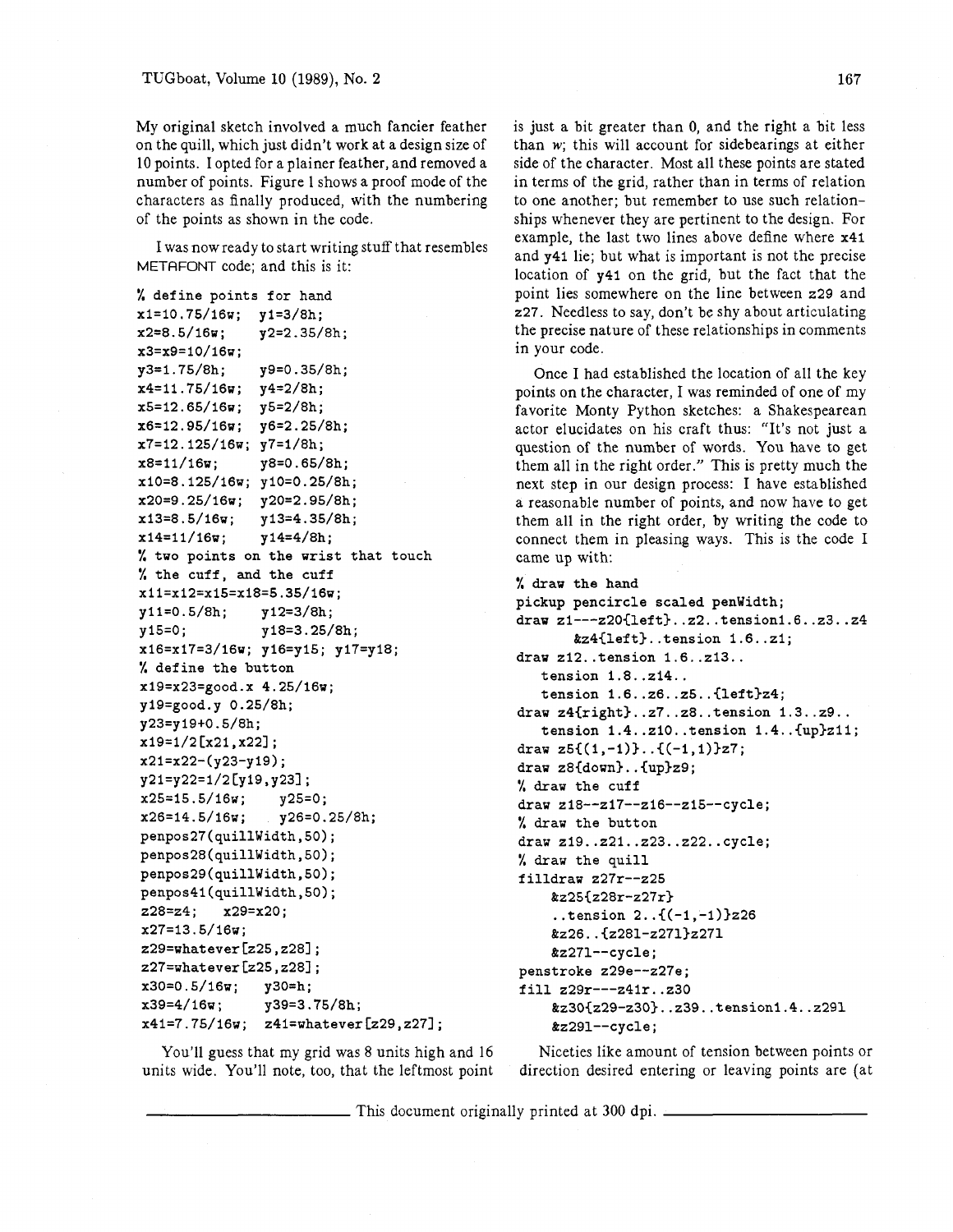least in my experience) only rarely coded correctly first time out. This is where you and METAFONT get to work closely together. Draft some code, see what METAFONT does with it, and then tune on the basis of what you see. Often, you'll be pleasantly surprised with improvements that sneak into the design as you work.

But, of course, the code above is not yet ready for a collaborative effort with METAFONT. We have to attend to some housekeeping first. If you start the lines above with

## beginchar("A", w#, cap#, desc#);

and conclude them with **endchar;** and preface them with some code that specifies font size, width, pens and so on:

```
%% Pen and character box info. 
%% Set mode for device to print on 
\mode=localfont; 
mode-setup ; 
f ont-size 60pt#; 
em#:=60pt#; cap#:=.95em#; 
desc#:=.025em#; w#:=16/7em#; 
overshoot#:=.025em#; 
penWidth#:=em#/60; quillWidth#:=em#/20; 
define-pixels(em,cap,desc,w,overshoot); 
def he-blacker-pixels (penwidth) ; 
define-blacker-pixels(quil1Width);
```
and since you'll probably at some point want to see a proofmode character printed out with all the points numbered, include the lines:

labels(1,2,3,4,5,6,7,8,9,10,11,12,13, 14, 15, 16, 17, 18, 19, 20, 21, 22, 23, 24, 25, 26, 27, 28, 29, 30, 39, 41);

However, with the mode set above, you won't get a proofmode character, but a character suitable for printing on your local device, namely:



So far, so good. But, I knew I wanted a right hand version as well (in fact, all I really wanted was the right hand version!) I did not even briefly consider recalculating the positions of all the points to flip the character. I could have simply copied all the code for the character above, given it a new code number and concluded it with a **rotatedabout;** but it seemed much tidier to make the code for the dingbat proper a macro. So, start the lines of code describing the dingbat not with **beginchar** but with

```
def Handwithquill=
```
and conclude them, not with an **endchar** but with

**enddef** 

The code for the character with code "A" shown above is then condensed to

**beginchar("A",w#,cap#,desc#); HandWithQuill; endchar** ;

and a mirror image version (the sought-after right hand dingbat) is coded as

```
beginchar("~",w#,cap#,desc#); 
HandWithQuill ; 
currentpicture:=currentpicture 
  ref lectedabout ((0,O) , (0, h) ) 
  shifted (w , 0) ; 
endchar ;
```


Since it is so easy to manipulate the **currentpicture,** we might as well produce a reverse video of the original left hand dingbat, with this code:

```
beginchar("C",w#,cap#,desc#); 
HandWithQuill; 
cullit ; 
picture savecurrent ; 
   savecurrent=currentpicture; 
clearit; 
% blacken the whole character box 
fill (0,-desc)--(w,-desc)-- 
  (w, cap+overshoot)--(O, cap+overshoot) 
   --cycle; 
currentpicture:= 
   currentpicture-savecurrent; 
endchar ;
```
(Note well the **cullit** and **clearit!)** and produce



This document originally printed at 300 dpi.